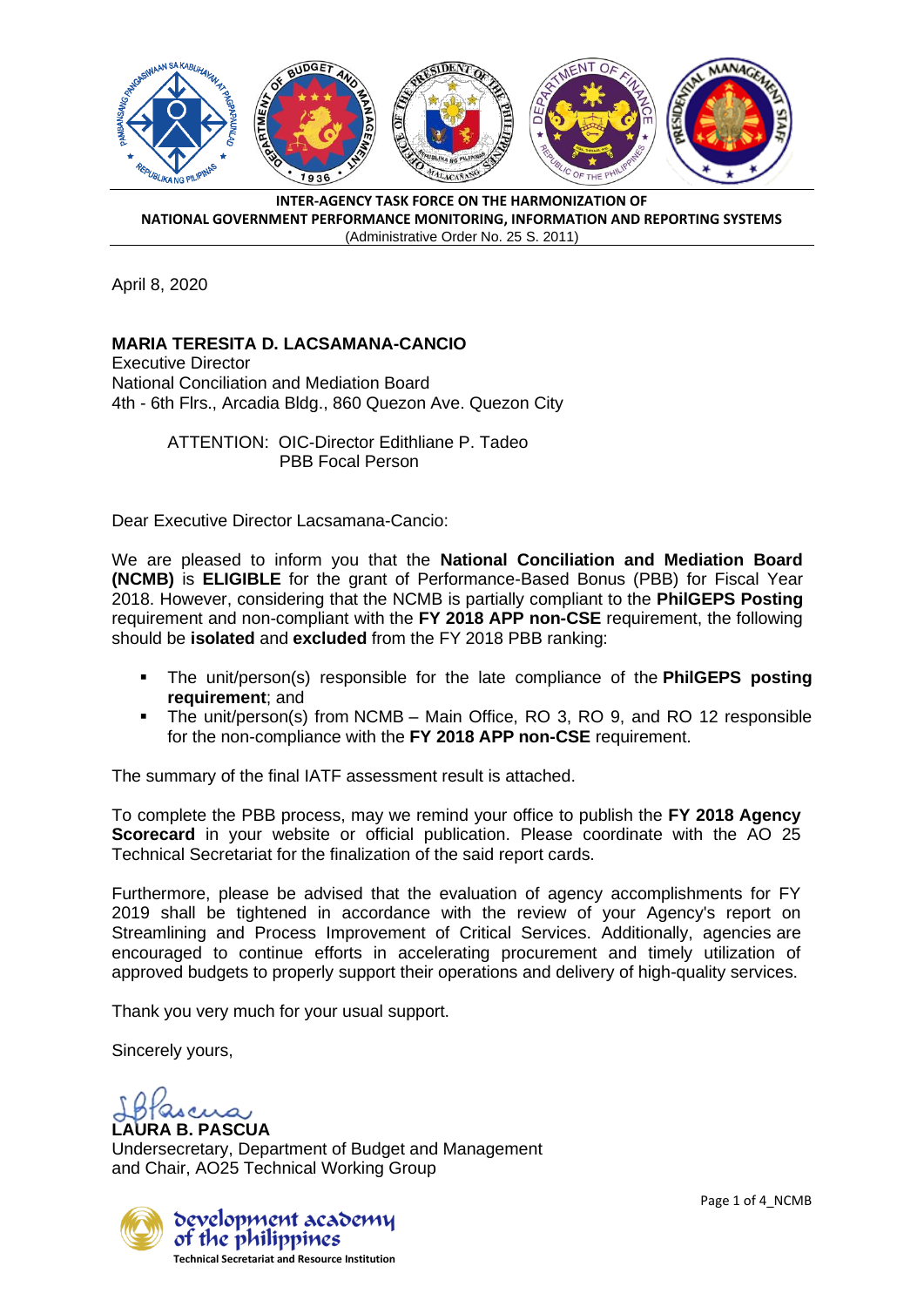

**INTER-AGENCY TASK FORCE ON THE HARMONIZATION OF NATIONAL GOVERNMENT PERFORMANCE MONITORING, INFORMATION AND REPORTING SYSTEMS** (Administrative Order No. 25 S. 2011)

| <b>National Conciliation and Mediation Board (NCMB)</b>                 |                                                                                                                                                                                                                                                                                                                                                                                                                                                                       |  |  |  |
|-------------------------------------------------------------------------|-----------------------------------------------------------------------------------------------------------------------------------------------------------------------------------------------------------------------------------------------------------------------------------------------------------------------------------------------------------------------------------------------------------------------------------------------------------------------|--|--|--|
| <b>Eligibility Requirements</b>                                         | <b>Final Assessment</b>                                                                                                                                                                                                                                                                                                                                                                                                                                               |  |  |  |
| <b>2018 Good Governance Conditions</b>                                  |                                                                                                                                                                                                                                                                                                                                                                                                                                                                       |  |  |  |
| 1. Transparency Seal                                                    | Compliant<br>$\bullet$                                                                                                                                                                                                                                                                                                                                                                                                                                                |  |  |  |
| <b>PhilGEPS Posting</b><br>2.                                           | Partially compliant per PhilGEPS report<br>dated<br>$\bullet$<br>9/10/2019.<br>The justifications for two (2) transactions were<br>submitted by NCMB beyond the January 31,<br>2019 deadline                                                                                                                                                                                                                                                                          |  |  |  |
| 3. Citizen's Charter (ARTA)                                             | Compliant<br>$\bullet$                                                                                                                                                                                                                                                                                                                                                                                                                                                |  |  |  |
| <b>2018 Physical Target</b>                                             |                                                                                                                                                                                                                                                                                                                                                                                                                                                                       |  |  |  |
| 4. Streamlining and Process<br>Improvement of Agency<br><b>Services</b> | Met the streamlining and process improvement<br>$\bullet$<br>requirement for FY 2018 PBB.                                                                                                                                                                                                                                                                                                                                                                             |  |  |  |
|                                                                         | NCMB reported streamlining efforts for six (6)<br>critical services declared in its Citizen's Charter.                                                                                                                                                                                                                                                                                                                                                                |  |  |  |
|                                                                         | 1. Case Handling of Notice of Strike/Lockout<br>2. Case Handling of Preventive Maintenance<br>3. Handling of Request for Assistance<br>4. Facilitation and Handling of Voluntary<br><b>Arbitration Case</b><br>5. Request for Availment<br>of<br>Voluntary<br>Arbitration (VA) Subsidy<br>6. Issuance of Certificate of No Pending Case<br>Collective<br>7. Collection<br>of<br>Bargaining<br>Agreement (CBA) Registration Fee (recently<br>restored in January 2019) |  |  |  |
|                                                                         | NCMB explained that the service "Collection of<br>٠<br>Collective<br>Bargaining<br>Agreement (CBA)<br>Registration Fee" used to be a part of NCMB's<br>services. However in February 2018, thru the<br>issuance of AO 47, the service was removed<br>from the agency. It was recently restored around<br>January 2019 thru AO 226. As such, the AO 25<br>Composite Team did not assess NCMB's 2018<br>performance for the service.                                    |  |  |  |
|                                                                         | NCMB reported that the number of steps,<br>number of signatures and number of required<br>documents is already minimum and necessary<br>to ensure quality service. The AO25 Composite<br>Team<br>accepted NCMB's<br>explanation.<br>However, NCMB is recommended to consider                                                                                                                                                                                          |  |  |  |



bevelopment acabemy<br>of the philippines **Technical Secretariat and Resource Institution**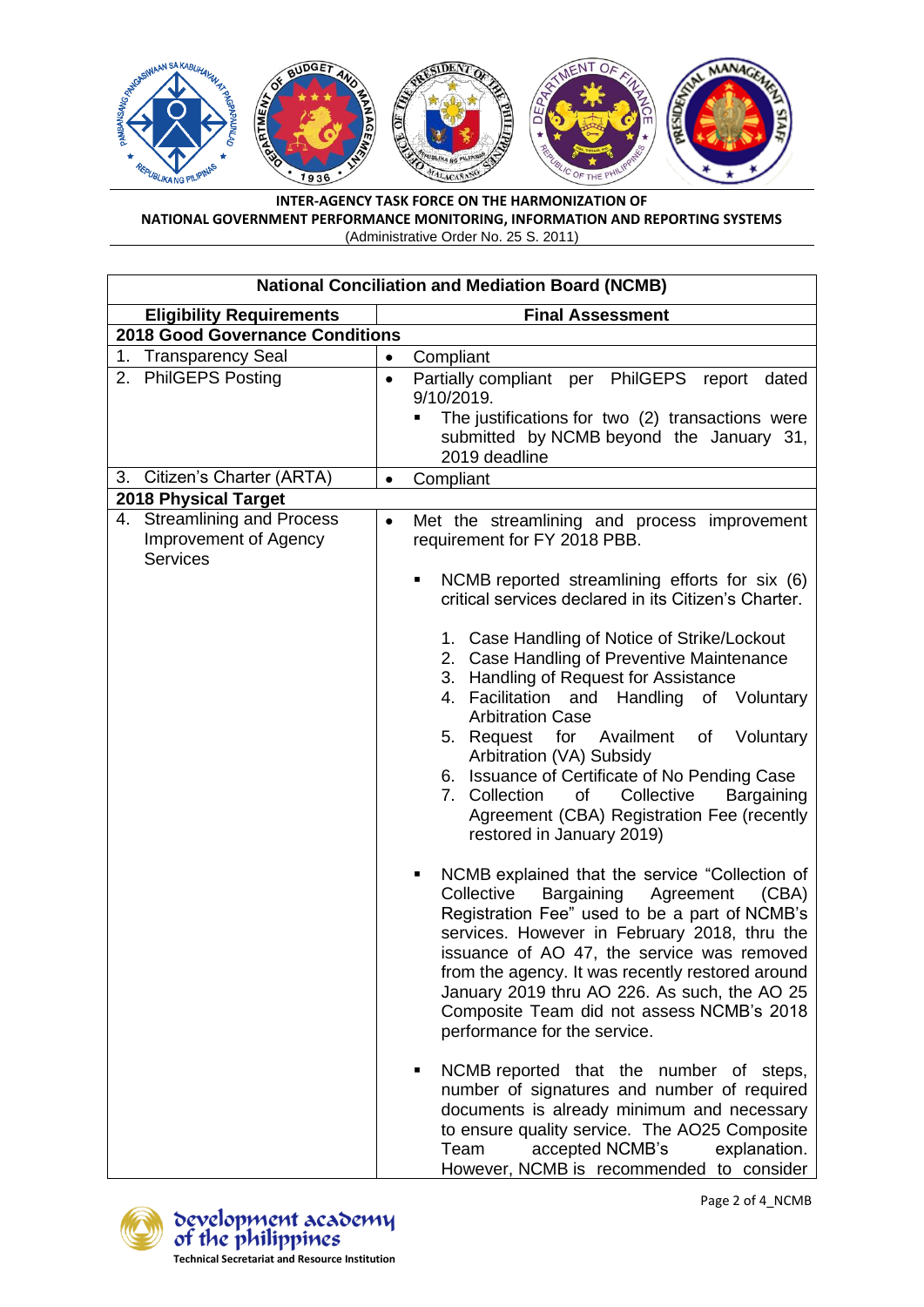

| INTER-AGENCY TASK FORCE ON THE HARMONIZATION OF                               |
|-------------------------------------------------------------------------------|
| NATIONAL GOVERNMENT PERFORMANCE MONITORING. INFORMATION AND REPORTING SYSTEMS |
| (Administrative Order No. 25 S. 2011)                                         |

|    |                                                                                      |           | implementing strategies to improve customer<br>experience such as improvement of waiting area<br>and enhanced queuing system.                                                                                                                                                                                                                                                                                                                                                                                                |                                          |
|----|--------------------------------------------------------------------------------------|-----------|------------------------------------------------------------------------------------------------------------------------------------------------------------------------------------------------------------------------------------------------------------------------------------------------------------------------------------------------------------------------------------------------------------------------------------------------------------------------------------------------------------------------------|------------------------------------------|
|    |                                                                                      |           | The AO25 Composite Team observed that for<br>FY 2018, the mechanism used by NCMB in<br>satisfaction<br>client<br>getting<br>questionnaire using only a two point scale (Yes<br>Satisfaction). NCMB is<br>No<br>or<br>improve its Client Satisfaction/Feedback form by<br>using a Five (5) point Likert scale in measuring<br>the satisfaction level of its clients as well as<br>segmenting the respondents per service.                                                                                                     | level<br>is<br>thru<br>advised<br>to     |
|    | 2018 STO and GASS Requirements                                                       |           |                                                                                                                                                                                                                                                                                                                                                                                                                                                                                                                              |                                          |
|    | 5. QMS Requirement                                                                   | $\bullet$ | Compliant                                                                                                                                                                                                                                                                                                                                                                                                                                                                                                                    |                                          |
| 6. | Submission of FY 2018 APP<br>non-CSE                                                 | $\bullet$ | GPPB-TSO<br>Non-compliant<br>per<br>2/01/2019<br>NCMB requested for reconsideration for the late<br>submission of 2018 APP non-CSE requirement<br>on August 30, 2019.<br>Based on GPPB-TSO email dated November<br>21, 2019, GPPB-TSO respectfully reiterates that<br>Section 6.4 (d) of the PBB Guidelines requires<br>that the FY 2018 APP-Non CSE must be<br>submitted to the GPPB-TSO on or before 31<br>January 2018. However, the 2018 APP-Non<br>CSEs were only submitted on the following<br>dates:<br><b>Agency</b> | dated<br>report<br><b>Date Submitted</b> |
|    |                                                                                      |           | <b>NCMB Main Office</b>                                                                                                                                                                                                                                                                                                                                                                                                                                                                                                      | 15 March 2018                            |
|    |                                                                                      |           | <b>NCMB Regional Office III</b>                                                                                                                                                                                                                                                                                                                                                                                                                                                                                              | 21 March 2018                            |
|    |                                                                                      |           | <b>NCMB Regional Office IX</b>                                                                                                                                                                                                                                                                                                                                                                                                                                                                                               | 25 June 2018                             |
|    |                                                                                      |           | <b>NCMB Regional Office XII</b>                                                                                                                                                                                                                                                                                                                                                                                                                                                                                              | 1 February 2018                          |
| 7. | Submission of Indicative FY<br>2019 APP non-CSE                                      |           | Compliant                                                                                                                                                                                                                                                                                                                                                                                                                                                                                                                    |                                          |
| 8. | Submission of FY 2019 APP-<br><b>CSE</b>                                             | $\bullet$ | Compliant                                                                                                                                                                                                                                                                                                                                                                                                                                                                                                                    |                                          |
| 9. | <b>Undertaking of Early</b><br>Procurement for at least 50%<br>of goods and services | $\bullet$ | Compliant                                                                                                                                                                                                                                                                                                                                                                                                                                                                                                                    |                                          |
|    | 10. Submission of FY 2017<br><b>APCPI</b>                                            | $\bullet$ | Compliant                                                                                                                                                                                                                                                                                                                                                                                                                                                                                                                    |                                          |



Page 3 of 4\_NCMB